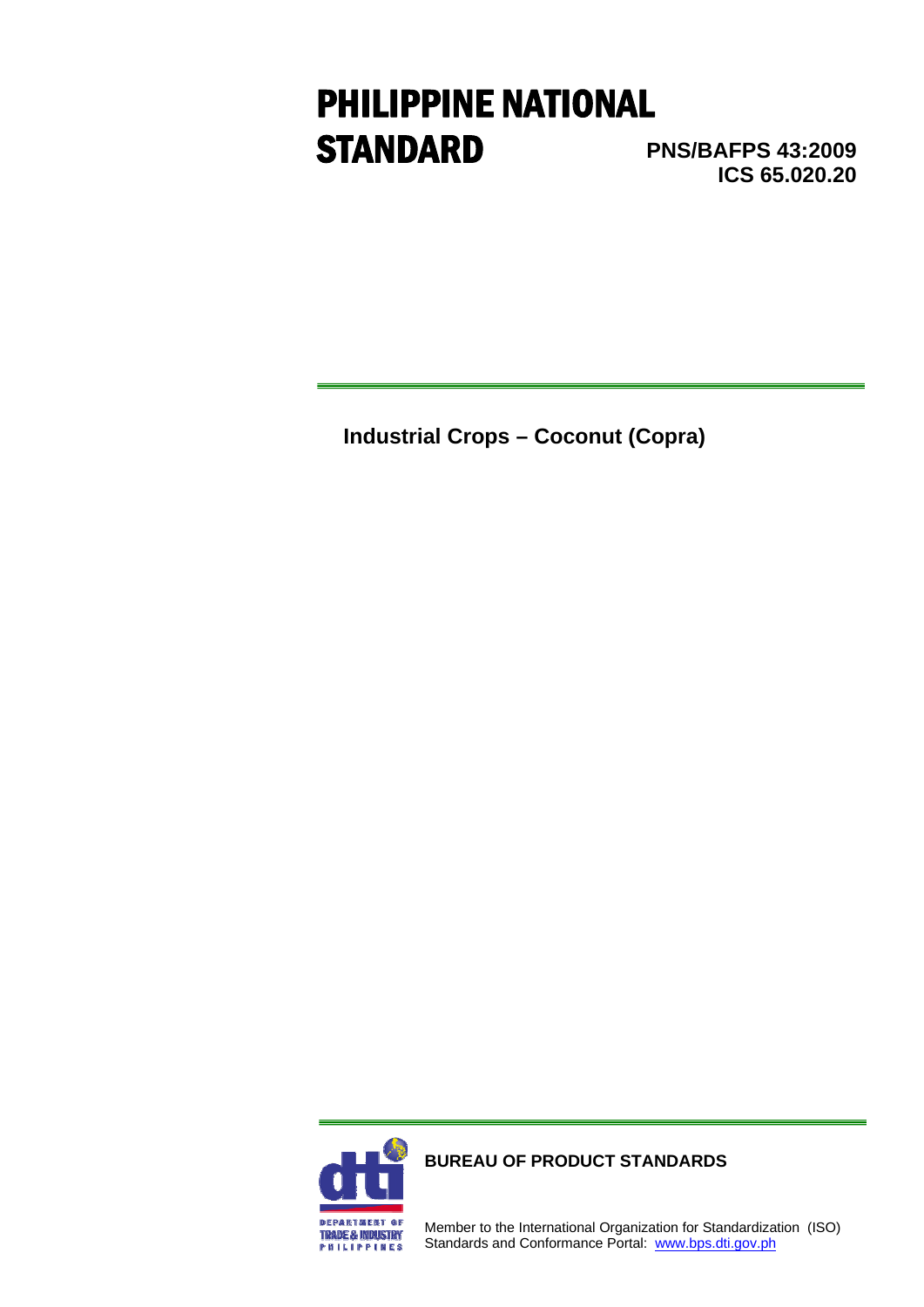### **Foreword**

The formulation of the standard for Copra was an offshoot of the request of the Philippine Coconut Authority (PCA) to the Bureau of Agriculture and Fisheries Product Standards (BAFPS). This standard provides guidance consistent to the stringent requirements of developed countries especially in the European Union which is the major importer of Philippine coconut products.

The Philippine National Standard (PNS) for Copra was prepared by the Technical Working Group (TWG) created per Special Order No. 257 series of 2008. Prior to development of this standard, series of technical reviews and public consultations were conducted to gather inputs from different copra stakeholders. The draft standard was presented in the identified major copra producing/trading/processing areas particularly in Regions 11, 10 and Region 4B in collaboration with the coconut industry and the regional field offices of the PCA and the Department of Agriculture.

The PNS for Copra aims to provide common understanding on the scope of the standard, classification, tolerances, methods of sampling and analyses, packaging and labeling requirements, contaminants and hygiene.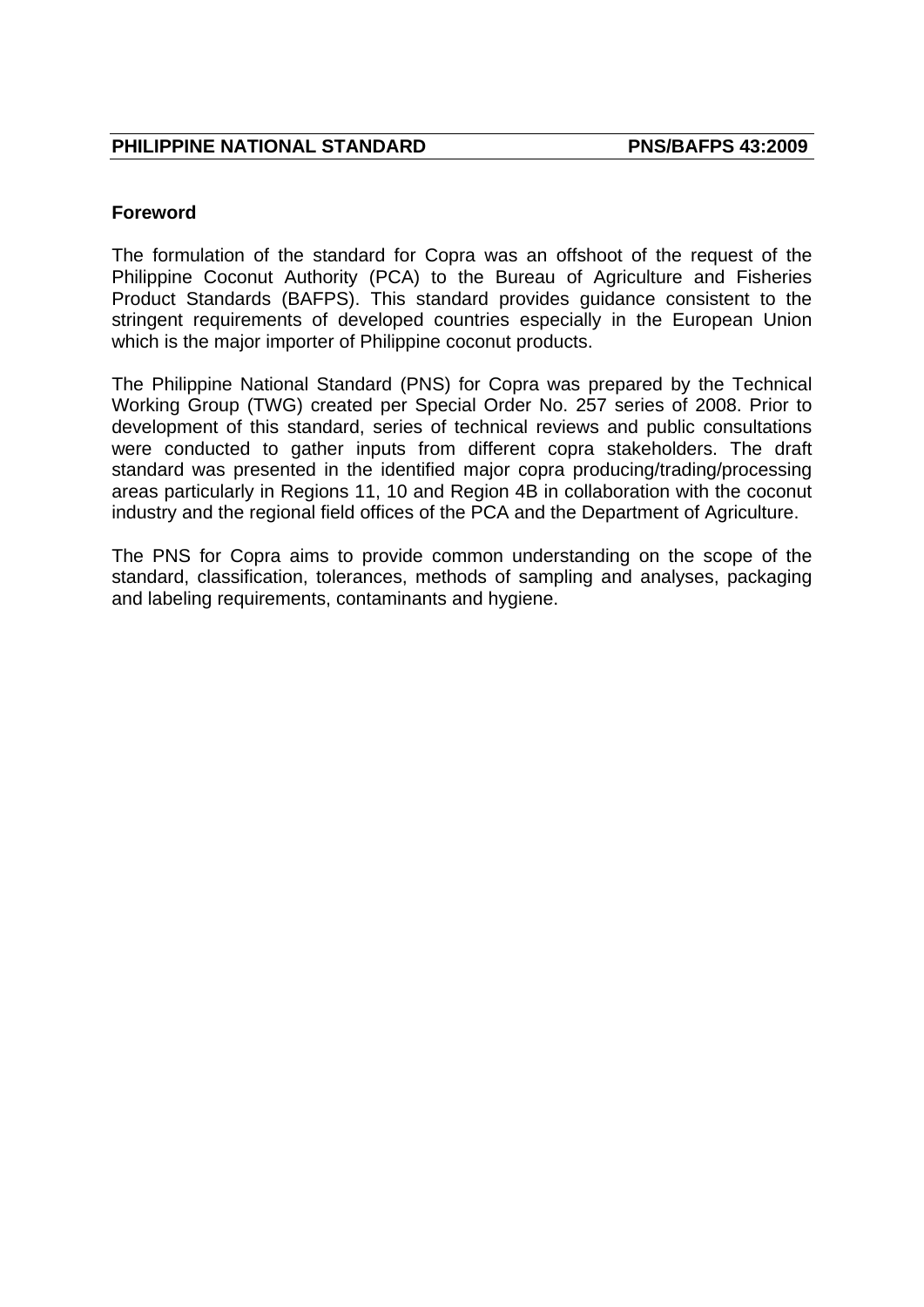# **PHILIPPINE NATIONAL STANDARD PNS/BAFPS 43:2009 Industrial Crops – Coconut (Copra) ICS 65.020.20**

# **1 Scope / coverage**

This standard establishes a system of grading and classifying copra traded for direct domestic use or further processing into other products or for export.

# **2 References**

The titles of the standard publications and other references of this standard are listed on the inside back cover.

# **3 Definitions**

For the purpose of this standard, the following definitions apply.

# **3.1**

# **aflatoxin**

a group of toxic compounds generally produced by strains of the fungi, Aspergillus flavus and Aspergillus parasiticus on suitable hosts/substrates such as copra, corn, peanut and other oilseeds which cause severe human and animal diseases

# **3.2**

# **aflatoxin related mold (ARM)**

copra grades based on the presence of yellowgreen mold together with penetrating mold

# **3.3**

#### **coconut**

the fruit of the coconut palm, scientifically known as Cocos nucifera Linn

# **3.4**

# **copra**

dried meat (kernel) of a coconut which serves as basic raw material for the extraction of coconut oil

# **3.5**

#### **extraneous matter**

any unwanted material including dirt, dust, soil, insects or any other material/ substance present, adhered or incorporated to the copra

# **3.6**

# **inferior copra**

smoky, burnt, moldy or rubbery ('copra goma') copra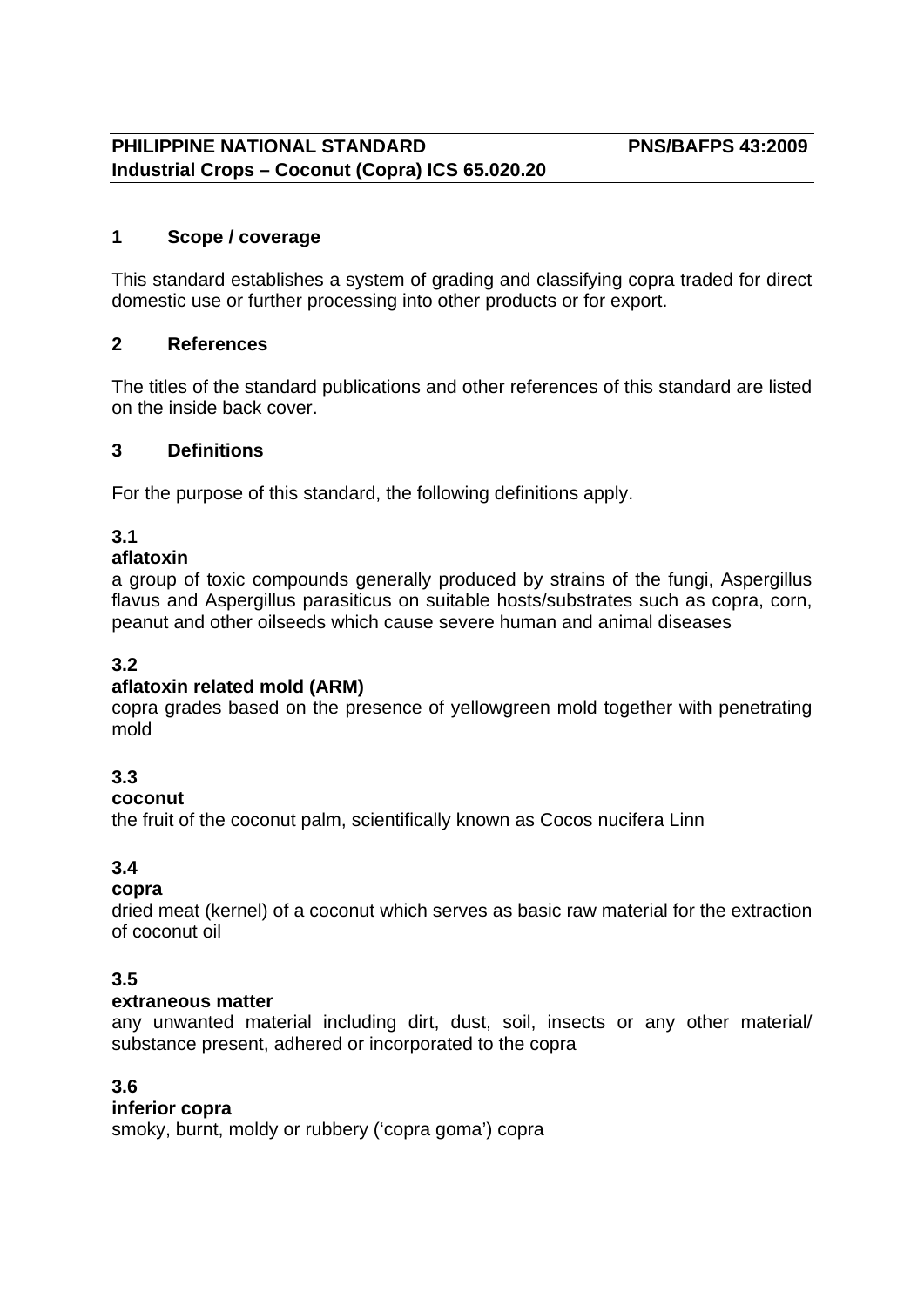# **3.7**

# **lot**

a stated quantity or volume of the product which at the time of inspection, has uniform characteristics related to the following aspects: packer and / or dispatcher, country of origin, nature of the produce, class, size, variety or commercial type, type of package and presentation

# **3.8**

# **moisture content (MC)**

the amount of moisture (water) in the copra expressed in percent (%)

# **3.9**

# **penetrating mold**

mold that causes indentations or holes on the surface of the copra and can be visibly seen on the cross section of a split copra

# **3.10 ppb**

unit to express the level or amount of aflatoxin in parts per billion

# **4 Minimum requirements**

- well dried and clean;
- reasonably free from any visible extraneous matters, molds and insects and other contaminants defined in section 10; and
- reasonably free from rancid or objectionable odor.

# **5 Classification/Grading**

# **5.1 Classification based on characteristic quality of copra**

The following rules shall govern the determination of characteristic quality of copra:

|  | Table 1 – Classification based on characteristic quality of copra |  |  |
|--|-------------------------------------------------------------------|--|--|
|  |                                                                   |  |  |

| <b>Parameters</b>                        | Grade 1                                      | Grade 2                | Grade 3                |
|------------------------------------------|----------------------------------------------|------------------------|------------------------|
| Moisture content (%)                     | [67.9]                                       | [810.9]                | [1113.9]               |
| Oil (%, min.)                            | 62                                           | 60                     | 58                     |
| Free fatty acid (as oleic, %<br>$max.$ ) | 0.5                                          | 4.0                    | 5.0                    |
| Color of meat                            | clean, white to<br>pale yellow               | brown to dark<br>brown | brown to dark<br>brown |
| Extraneous matter (%<br>max.)            | 0.25                                         | 0.75                   | 1.0                    |
| Aflatoxin level (ppb, max.)              | 5                                            | 20                     | 20                     |
| ARM (% max.)                             | ი                                            | 10                     | 20                     |
| Inferior copra (%. max)                  |                                              | 10                     | 20                     |
| Other specifications                     | free from smoke<br>and other<br>contaminants |                        |                        |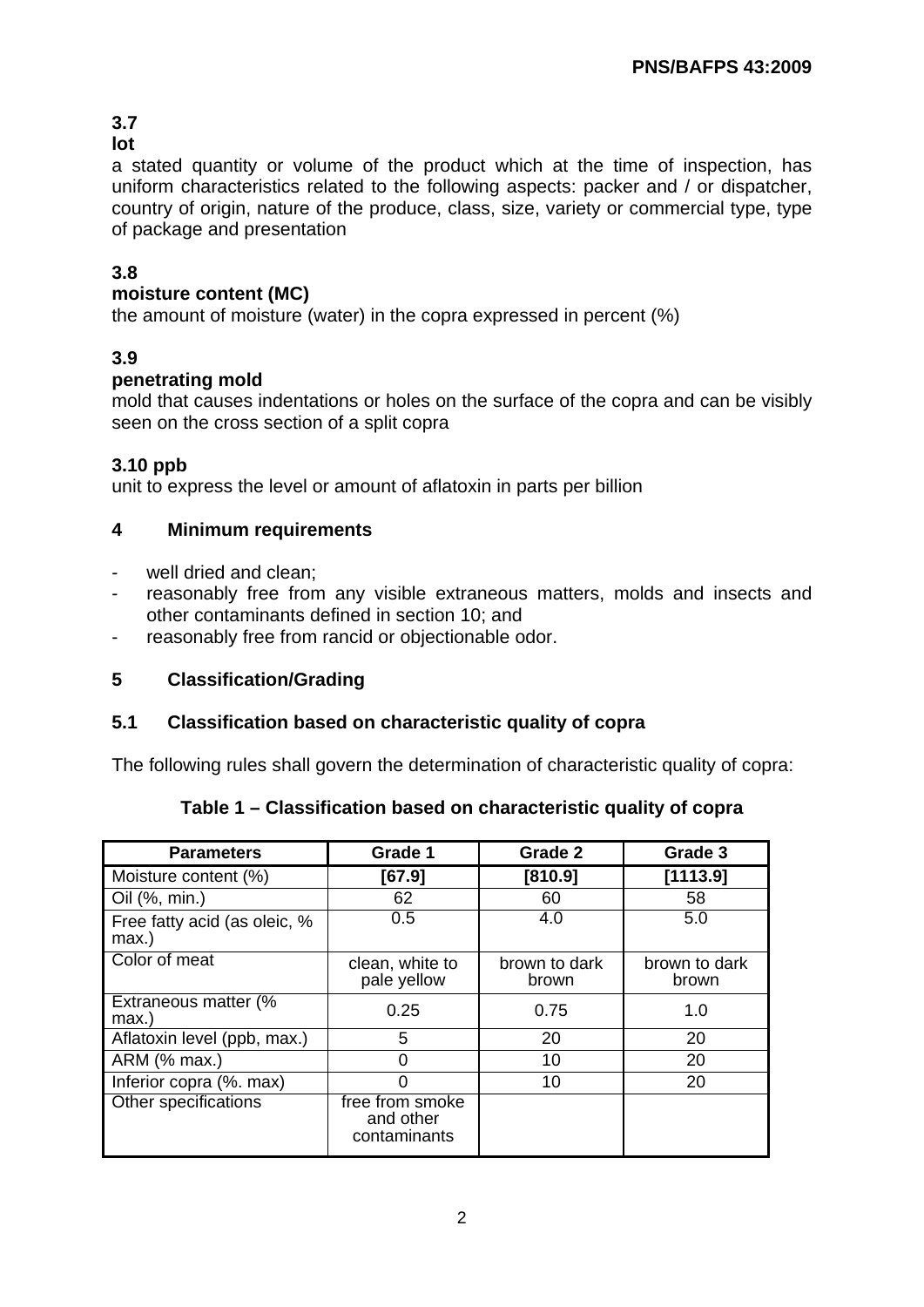# **6 Tolerances**

With the exemption of copra classified as Grade 1, five percent (5 %) by number or weight of the copra may fail to meet the requirements of the specified class or grade but shall conform to the requirements of the next lower grade.

# **7 Sampling and analysis**

Method and procedures in sampling and analysis in this standard are listed on annex 1.

# **8 Packaging**

Copra shall be packed in bags or any suitable container that will adequately protect the products from normal hazards of transportation and handling including rodents, birds, insects and fungus. Container must be clean, free from objectionable odor, and in good condition.

# **9 Marking / labeling**

Each container shall be properly labeled with the following information:

- **9.1** Name of product "Copra";
- **9.2** Grade, Lot Number or Batch number;
- **9.3** Net weight (in kg);
- **9.4** Name and address of producer or exporter;
- **9.5** Date of packaging; and
- **9.6** Product of the Philippines.

# **10 Contaminants**

#### **10.1 Heavy metals**

Copra shall comply with those acceptable/tolerable residue levels for heavy metals established by the Codex Alimentarius Commission for this commodity.

#### **10.2 Pesticide residues**

Copra shall comply with those acceptable/tolerable residue levels for pesticide residues established by the Codex Alimentarius Commission for this commodity.

#### **11 Hygiene**

**11.1** It is recommended that the product covered by the provisions of this standard be prepared and handled in accordance with appropriate sections of the Recommended International Code of Practice – General Principles of Food Hygiene (CAC/RCP 1 – 1969, Rev. 2 – 1985), and other relevant Codex texts such as Code of Practice for the Prevention and Reduction of Aflatoxin Contamination in Tree Nuts (CAC/RCP 59 – 2005, Rev. 12006).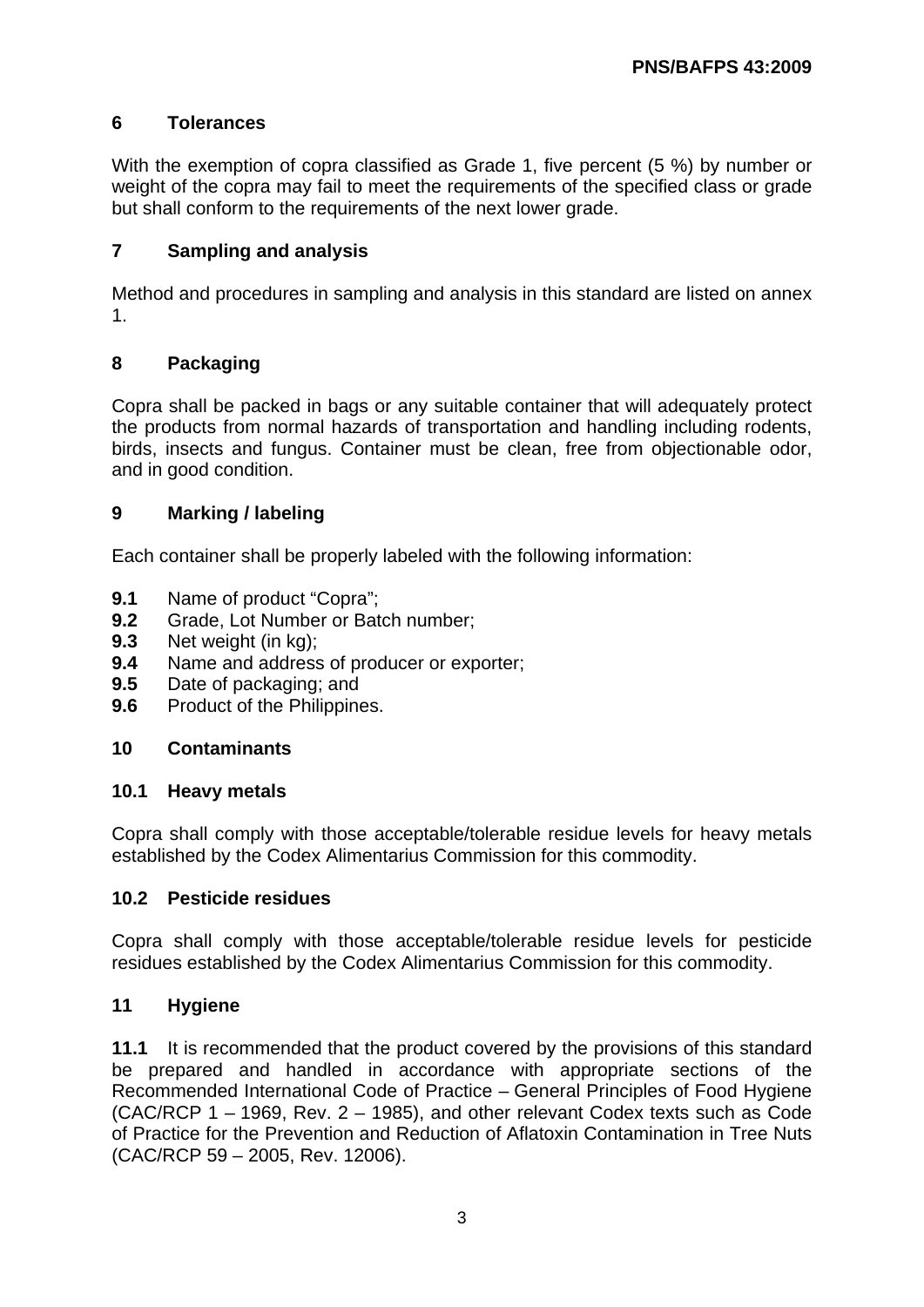**11.2** The produce shall comply with microbiological criteria established in accordance with the Principles for the Establishment and Application of Microbiological Criteria for Foods (CAC/GL 21 – 1997).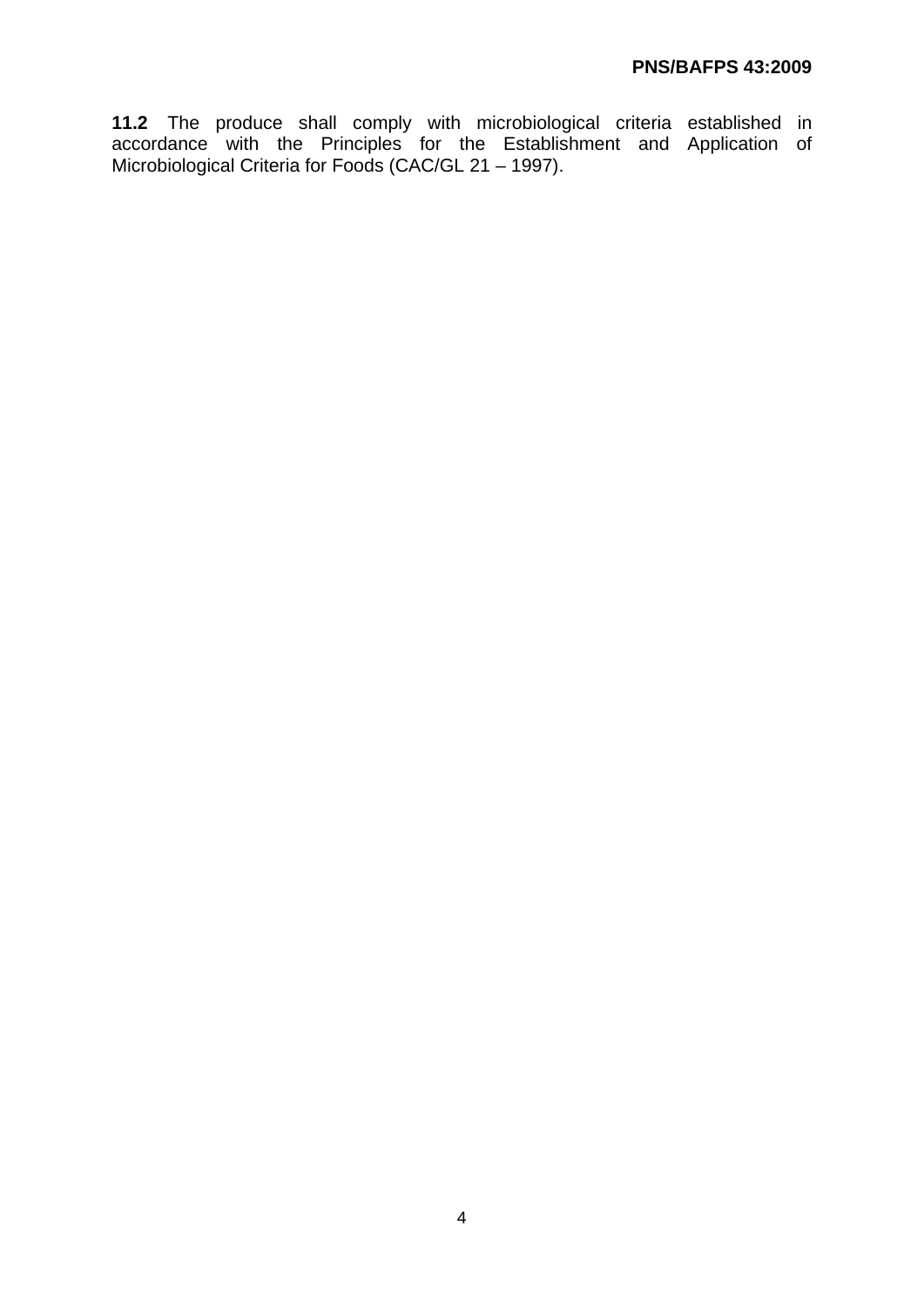# **Annex A**

# **A.1 Sampling**

### **A.1.1 Sampling of copra for the determination of MC**

Sampling shall be undertaken in the presence of the supplier or a representative, if he/she so desires. Sampling shall be carried out using a 3/8" diameter steel spear. When handling deliveries in sacks, samples shall be taken through the sack wall prior to emptying. Sampling shall be taken evenly throughout the unloading such that the total accumulated weight is at least 500 grams. When handling loose copra from trucks, boats or conveyors, samples shall be taken at random throughout the unloading operation to give a total sample of at least 250 grams. When sampling from a heap of copra, the required number of samples shall be taken from the different sides and as far as possible at different depths within the heap.

The sampling rate for large quantities of copra being unloaded on conveyors from ships shall be at least 250 grams per 20 tons (approximately one truckload) of copra. Such samples maybe combined and subsampled for moisture analysis. The number of analyses carriedout shall be agreed between the buyer and the seller. After collection, all samples shall be wellmixed and transferred to airtight containers.

#### . **A.1.2 Sampling of copra for the determination of physical characteristics (Extraneous matter, inferior copra, yellow green mold and penetrating mold)**

The quantity and weight of the copra delivered is first taken. Sampling shall be done while the copra is being unloaded from trucks, boats, or conveyors and it is undertaken in the presence of the seller or his/her representative. Samples taken shall weigh a minimum of 9 kg and shall be obtained through the use of shovel. The shovel shall have dimensions approximately 30 cm X 30 cm such that it will take a sample of about 1.5 kg copra. When handling sacks, sample a number of sacks in each lot equal to the integral part of the square root of the total number of bags delivered (Refer to Table 2).

When sampling from a heap (pile) of copra, the required number of samples shall be taken from the different sides and as far as possible at different depths within the heap.

#### **A.2 Analysis**

#### **A.2.1 Moisture content**

#### **A.2.1.1 Method**

#### a) **The Brown duvel method of determination of moisture content in copra**

#### 1) **Apparatus**

- -BrownDuvel Moisture Tester (preferably electrically operated)
- -Distilling Flask, 1000 mL capacity, glass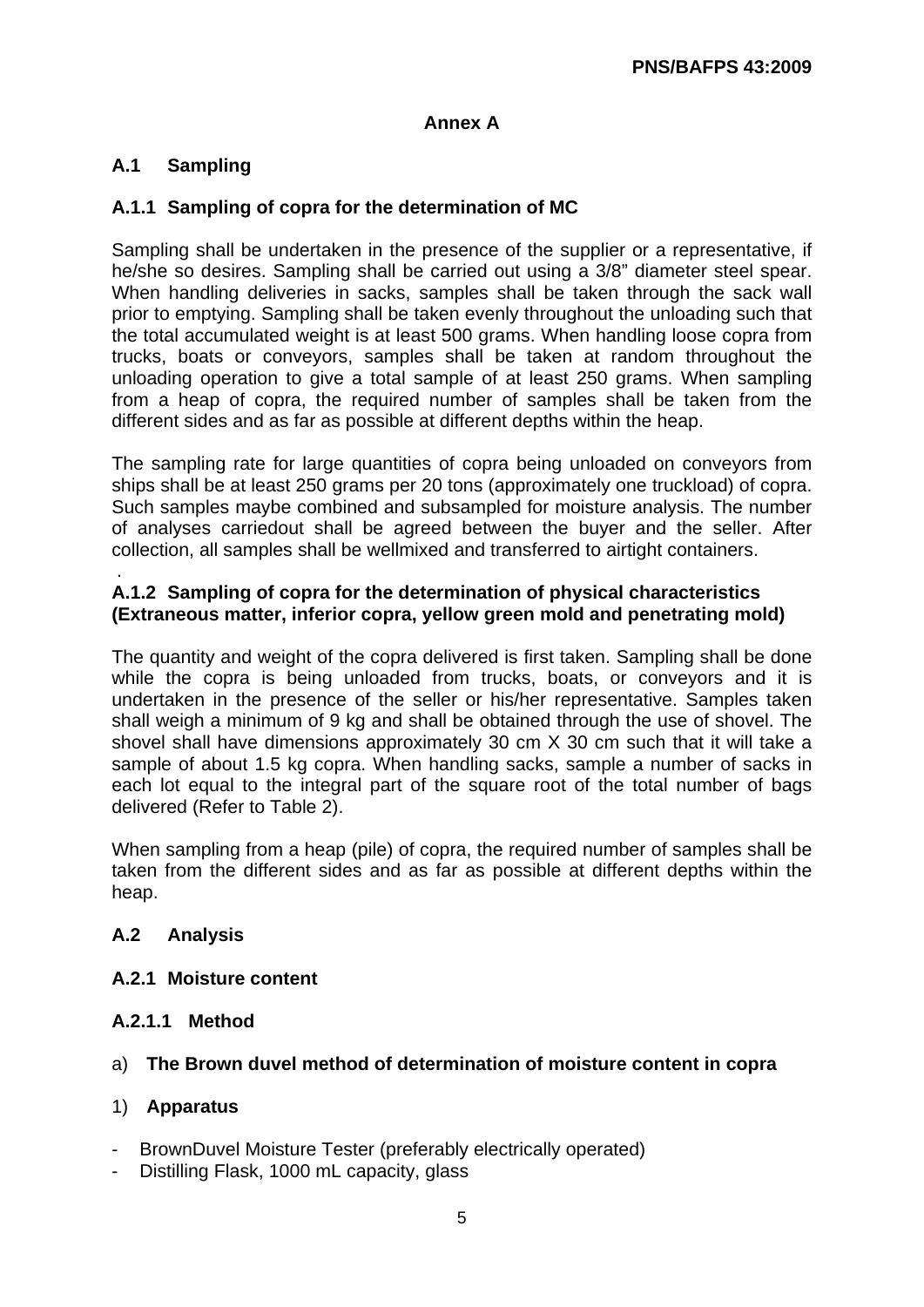- -Thistle tube , 350 mm long, glass
- -Graduated cylinder, 25 mL, with 1 mL units
- Thermometer,  $0 °C$  to 250  $°C$  range, with 1  $°C$  graduation
- Funnel, 15 cm diameter, plastic or aluminum
- Beaker, 250 mL capacity
- Dust separator, locally fabricated 5 mesh
- Strainer, ordinary, 15 cm diameter, mesh
- Weighing balance, accurate to  $\pm 0.2$  grams

#### 2) **Heat transfer oil**

The oil used must be moisture free.

- -Capella Oil (Caltex)
- -Vetria Oil (Shell)
- -Univolt 60 (Petron)
- -Refined and deodorized coconut oil

#### 3) **Procedure**

- -The final representative copra sample is mixed and placed in a mesh, locally fabricated dust separator where small pieces of copra dust and extraneous matters are removed.
- -Check the weighing balance and set it to zero every time it is used.
- -Weigh accurately one hundred grams (100 g) of representative copra sample and with the aid of an aluminum or plastic funnel, transfer the weighed sample into a clean and dry 1000 mL distilling flask.
- -Measure 150 mL of heat transfer oil in a 250 mL beaker and slowly pour into the distilling flask.
- -Allow the oil to settle by gently shaking the flask to attain a uniform level, and then cover the flask with a tightfitting rubber stopper with an inserted thermometer tip that is just touching the oil inside the flask.
- -Open the water inlet in the condenser. If the water in the condenser is not continuously flowing, take note that it is always cold and at a level just below the thistle tube brim.
- -Place the flask on a closed heater then turn the switch on. Take note that the boiling flask stem is slightly inclined towards the condenser and properly fitted to the thistle tube.
- -Put a 25 mL graduated cylinder below the thistle tube, as a receiver of the moisture condensate.
- -Heat the contents of the flask until the temperature reaches 200 °C. The heating time shall be 15 +2 minutes.
- -Allow the contents to cool until the thermometer reaches 160 °C.
- -Disconnect the flask from the condenser.
- -Remove the graduated cylinder from the thistle tube stem taking care that the last drop of moisture condensate fall inside the cylinder.
- -Read the moisture content directly from the cylinder, disregarding the dark liquid portion on top. The cylinder shall be at eye level when taking the reading and the lower meniscus of the liquid viewed.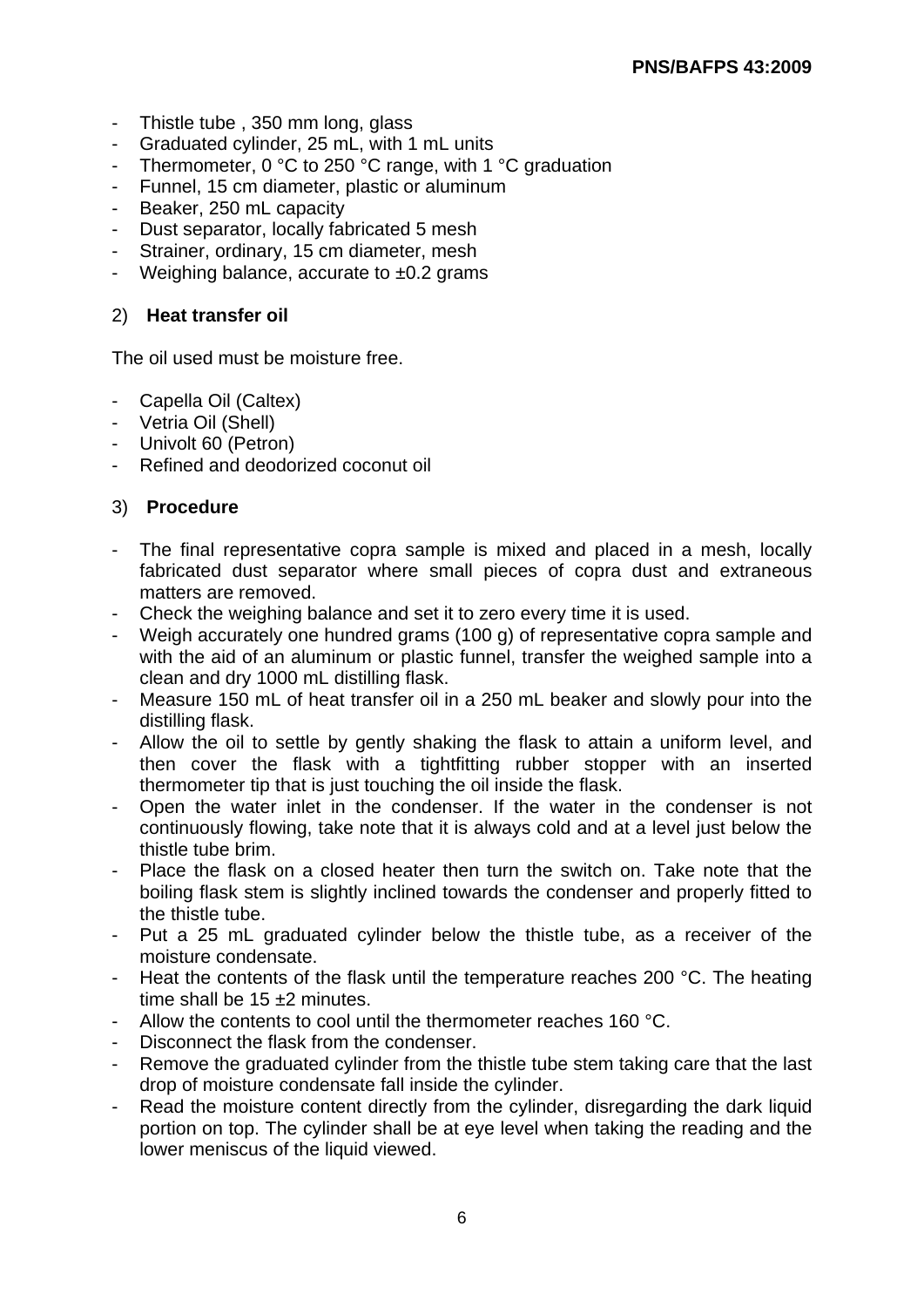#### b) **Oven dry method**

- 1) **Apparatus**
- -\_\_\_\_\_\_\_\_\_\_\_\_\_\_\_\_ -\_\_\_\_\_\_\_\_\_\_\_\_\_\_\_\_

#### 2) **Other Materials**

- -\_\_\_\_\_\_\_\_\_\_\_\_\_\_\_\_ -\_\_\_\_\_\_\_\_\_\_\_\_\_\_\_\_
- 3) **Procedure**
- -The \_\_\_\_\_\_\_\_\_\_\_\_ - <u>\_\_\_\_\_\_\_\_\_\_\_\_\_\_\_\_\_\_\_</u>\_

#### **A.2.2 Oil content**

#### **A.2.2.1 Apparatus**

- a)Soxhlet apparatus with a suitable thimble for containing 10 g of sample or other suitable extractor
- b)Water bath
- c)Glass mortar

#### **A.2.2.2 Reagent**

a)Petroleum ether, B.P. 400 °C - 60 °C

#### **A.2.2.3 Procedure**

a)Weigh accurately about 10 g of the sample dried under an electrical oven at 100 °C - 102 °C for a period of 2 hours in a thimble. Place the thimble in the Soxhlet extractor, or its equivalent, under which a weighed flask has been place, extract with petroleum ether for 6 hours. Remove the thimble from the extractor and dry it. Transfer the contents to a glass mortar and grind as finely as possible. Return the ground material to the thimble; wash out the mortar with petroleum ether and add to the extractor. Repeat the extraction with petroleum ether for another 2 hours. Evaporate off the solvent on water bath to remove all solvent. Dry the oil in an oven at 100 °C - 102 °C for 30 minutes. Cool in a desiccator and weigh. Repeat the process of 30 minute heating and cooling until the difference inweight between two successive weighing is less than 1 mg. Record the lowest weight. Oil content in dry basis is calculated as follows: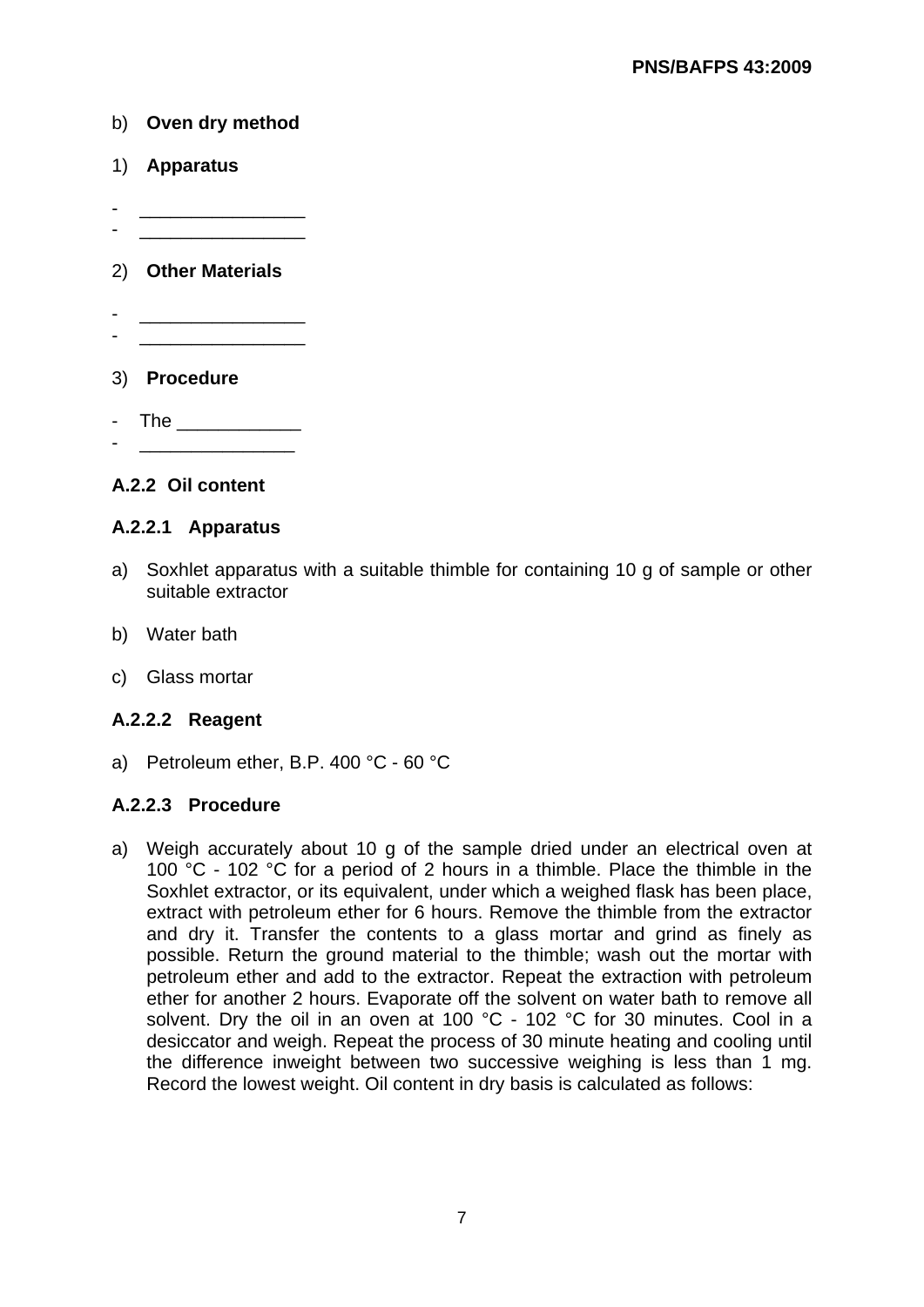100 (W1W2) **Oil content,** = **Dry basis (%)** W

where

 W is the weight of the dried sample (g); W1 is the weight of the Soxhlet flask with the extracted oil (g); and W<sub>2</sub> is the weight of the empty Soxhlet flask (g).

# **A.2.3 Free fatty acid (as oleic)**

# **A.2.3.1 Apparatus**

a)250 cm 3 Erlenmeyer flask

# **A.2.3.2 Reagent, solution and preparation**

- a)Standard sodium hydroxide solution or potassium hydroxide solution 0.1 mole/dm $\overline{3}$ .
- b)Phenolphthalein indicator solution prepared by dissolving 1 g of phenolphthalein in ethyl alcohol (95 % by volume) and dilute to 100  $\text{cm}^3$  with ethyl alcohol.
- c)Mixture of ethyl alcohol and diethyl ether (1:1 by volume), neutralized to phenolphthalein with standard solution as clause A.2.3.2a).

# **A.2.3.3 Procedure**

a)Weight accurately about 5 g of the oil extracted from clause 2.2 in a 250 cm 3 Erlenmeyer flask. Add 50  $cm<sup>3</sup>$  of mixture in clause A.2.3.2c) and shake well to dissolve the oil. Add 2 to 3 drops of phenolphthalein indicator and titrate with standard sodium hydroxide or potassium hydroxide solution until a definite pink color persists for at least 15 seconds. Calculate the free fatty acid content as follows:

> V x N x MW x 100 **Fatty acid, As oleic (%)** 1000 x W

where

 V is the volume of standard sodium hydroxide or potassium hydroxide solution , cm<sup>3</sup>; N is the normality of standard sodium hydroxide; W is the weight of the oil (g); and MW is the molecular weight of oleic acid.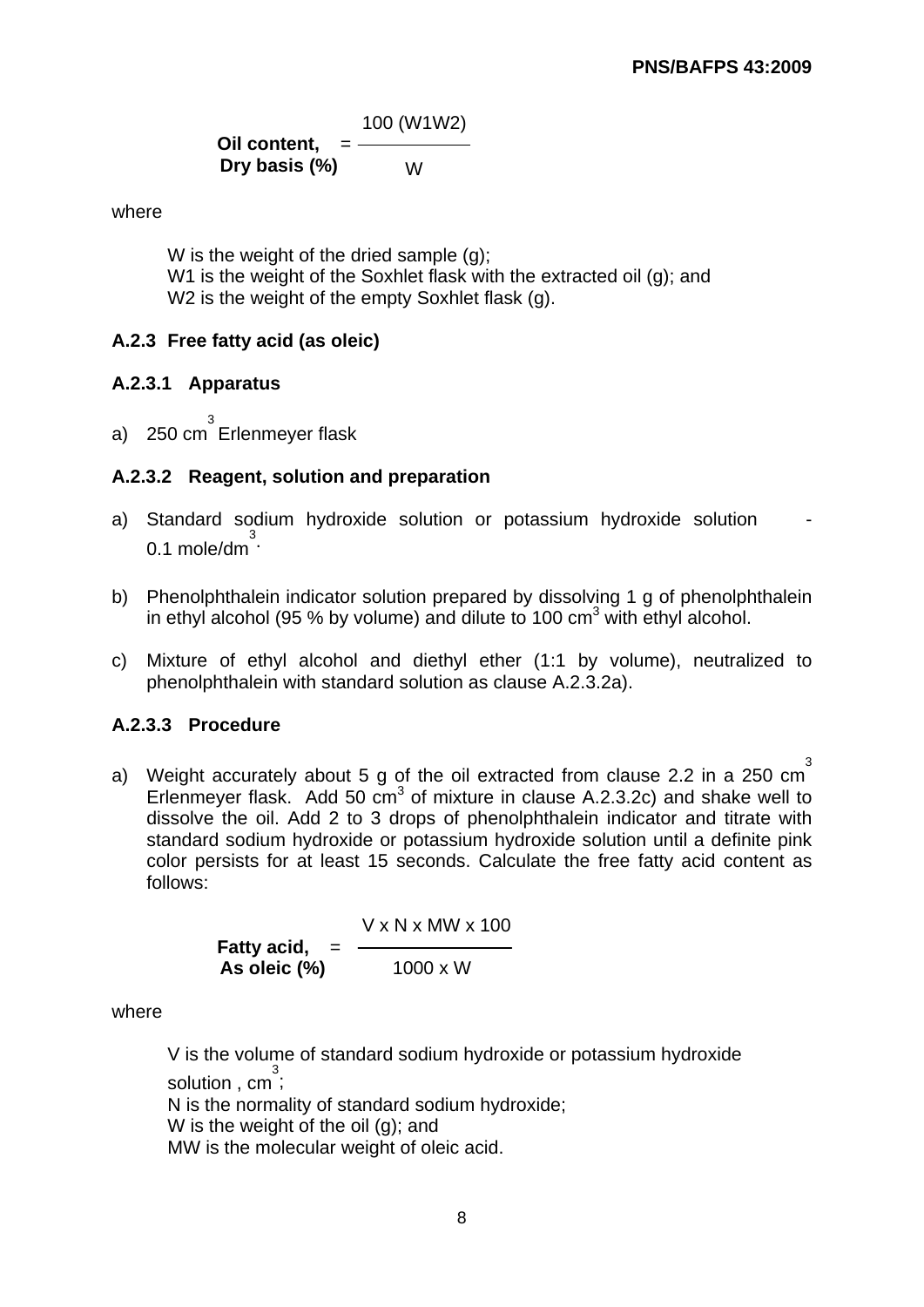# **A.2.4 Extraneous matter**

# **A.2.4.1 Apparatus**

- a)Dust separator
- b) Weighing balance, accurate to  $\pm$  0.2 grams

# **A.2.4.2 Procedure**

In the absence of any built in dust separator system in the copra handling system, extraneous matter may be determined as follows:

- a)The taken sample (minimum of 9 kg) is collected and put in a clean and dry container and weighed. The total sample is then transferred to a suitable sieve. The sieve is then shaken until it is judged that the bulk of the dust has passed through. The bulk copra sample is then examined to separate and collect other foreign materials (stone, hair, string, etc.) adhered to the copra.
- b)The foreign material is then weighed on a balance having at least 10 g weighing divisions. Extraneous matter is calculated as follows:

 Weight of foreign material (g) X 100  **Extraneous** = **matter (%)** Total sample weight (kg) X 1000

# **A.2.5 Inferior copra**

# **A.2.5.1 Apparatus**

- a) Weighing balance, accurate to  $\pm$  0.2 grams
- b)Shovel, have dimensions approximately 30 cm x 30 cm

# **A.2.5.2 Procedure**

From the samples used in B, a subsample is used and this will be obtained by cone- and-quartering as follows:

- a)The whole sample is piled on the clean elevated flat surface and is well mixed with a shovel. The pile is then divided into 4 equal parts and opposite quarters are taken as the sub-sample. Further cone-and-quartering will be carried-out if the subsample exceeds the desired weight of between 4.5 kg and 5.0 kg.
- b)Separate and collect the inferior copra from noninferior copra then weigh. Calculate the percentage of inferior copra as follows: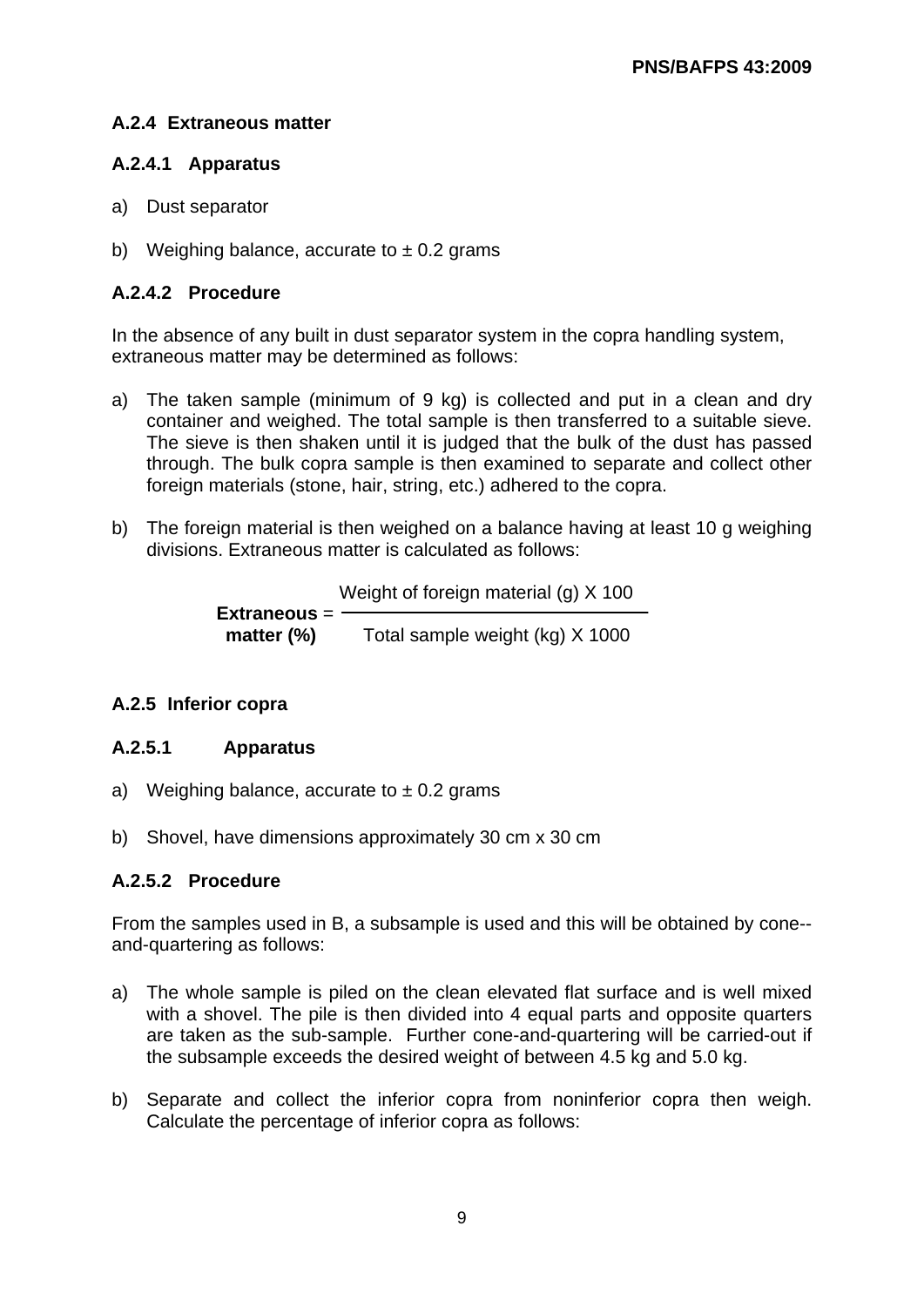Weight of inferior copra (kg) x 100  **Inferior** =  **copra (%)** Total sub-sample weight (kg)

c)After the examination, return the inferior copra to the residual copra to remake the original sample which will be used in the succeeding examinations.

# **A.2.6 Yellow-green mold copra**

# **A.2.6.1 Apparatus**

- a) Weighing balance, accurate to  $\pm$  0.2 grams
- b)Shovel, have dimensions approximately 30 cm x 30 cm

# **A.2.6.2 Procedure**

a)From the remake samples used in A.2.6, examine, collect then weigh the copra containing the yellowgreen aflatoxin forming mold – Aspergillus flavus. Take note that even the small area with yellow green mold is sufficient to classify the whole piece as yellow-green mold copra. Calculate the percentage of copra with yellow-green mold as follows:

Weight of yellow-green mold copra (kg) X 100

 **Yellowgreen** = **mold copra (%)** Sub-sample weight (kg)

# **A.2.7 Copra with penetrating mold**

# **A.2.7.1 Apparatus**

a) Weighing balance, accurate to  $\pm$  0.2 grams

# **A.2.7.2 Procedure**

a)Copra is included in this category if there are molds penetrating the copra causing indentations or holes on the surface that are visibly seen on the cross section of a split copra. Copra showing clear signs of mold penetration from the residual sample in A.2.7 shall be separated and weighed. Calculate the percentage of copra showing mold penetration as follows:

Weight of penetrated copra (kg) X 100

**Copra with penetrated** = **mold (%)** Sub-sample weight (kg)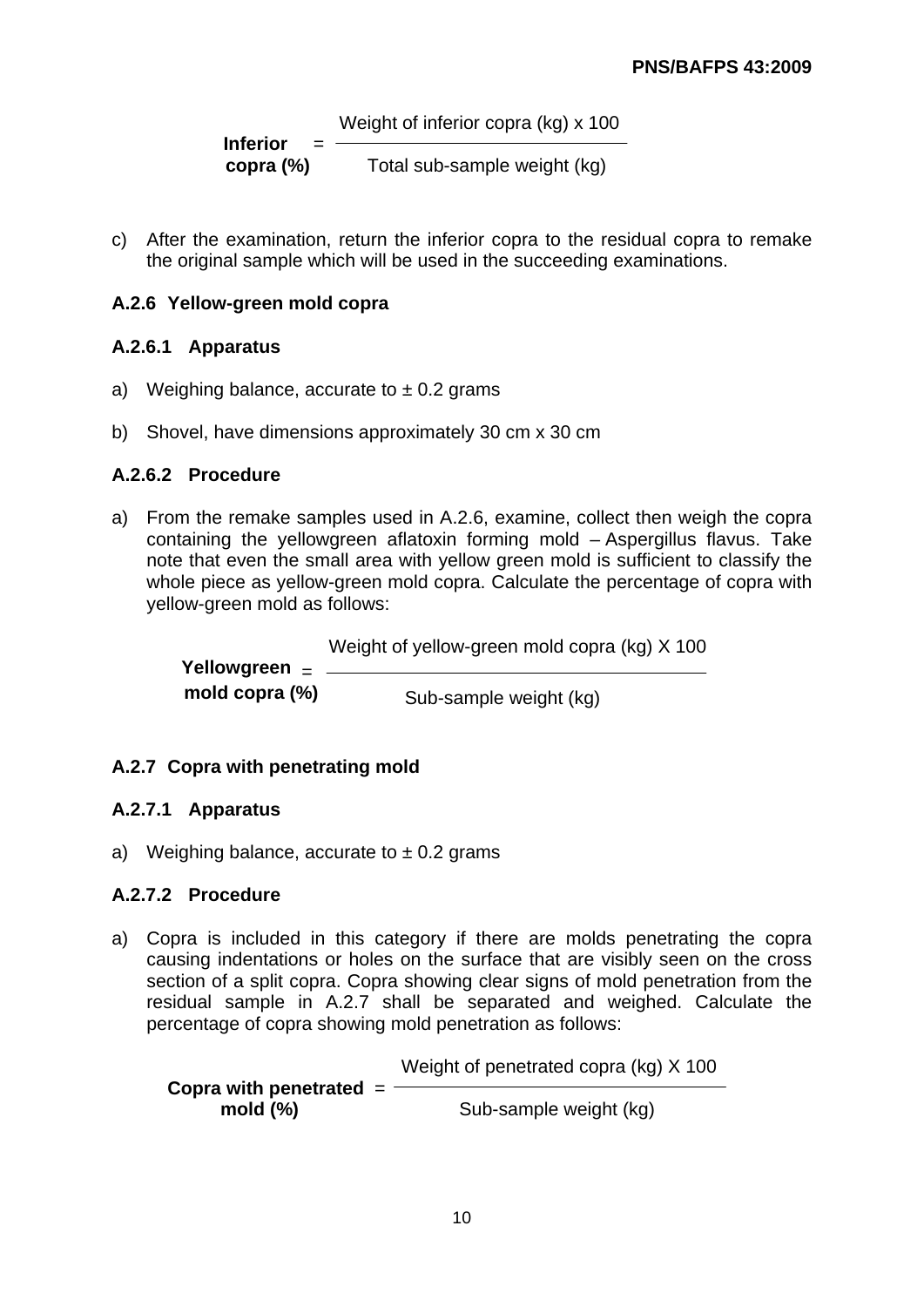# **A.2.8 Aflatoxin related mold (ARM) for grading copra**

# **A.2.8.1 Procedure**

a)ARM can be determined using the data gathered from A.2.7 and A.2.8. Take note that mold other that in D and E do not contribute to the percentage mold used for grading copra. Calculate the percentage ARM as follows:

**ARM (%)** = Yellow-green mold (%) + Penetrating mold (%)

| <b>Total number</b><br>of sacks | Minimum number of sacks<br>sampled | Individual sample weight<br>(kg/Sack) |
|---------------------------------|------------------------------------|---------------------------------------|
| 13                              |                                    | 9.0                                   |
| 48                              | $\overline{2}$                     | 4.5                                   |
| 915                             | 3                                  | 3.0                                   |
| 1624                            | 4                                  | 3.0                                   |
| 2535                            | 5                                  | 3.0                                   |
| 3648                            | 6                                  | 1.5                                   |
| 4963                            | 7                                  | 1.5                                   |
| 6480                            | 8                                  | 1.5                                   |
| 8199                            | 9                                  | 1.5                                   |
| 100120                          | 10                                 | 1.5                                   |
| 121143                          | 11                                 | 1.5                                   |
| 144168                          | 12                                 | 1.5                                   |
| 169195                          | 13                                 | 1.5                                   |
| 196224                          | 14                                 | 1.5                                   |
| 225255                          | 15                                 | 1.5                                   |
| 256288                          | 16                                 | 1.5                                   |
| 289328                          | 17                                 | 1.5                                   |
| 329360                          | 18                                 | 1.5                                   |
| 361399                          | 19                                 | 1.5                                   |
| 400                             | 20                                 | 1.5                                   |

**Table 2 – Sampling scheme for copra delivered in sacks** 

(Source: PCA, 2003)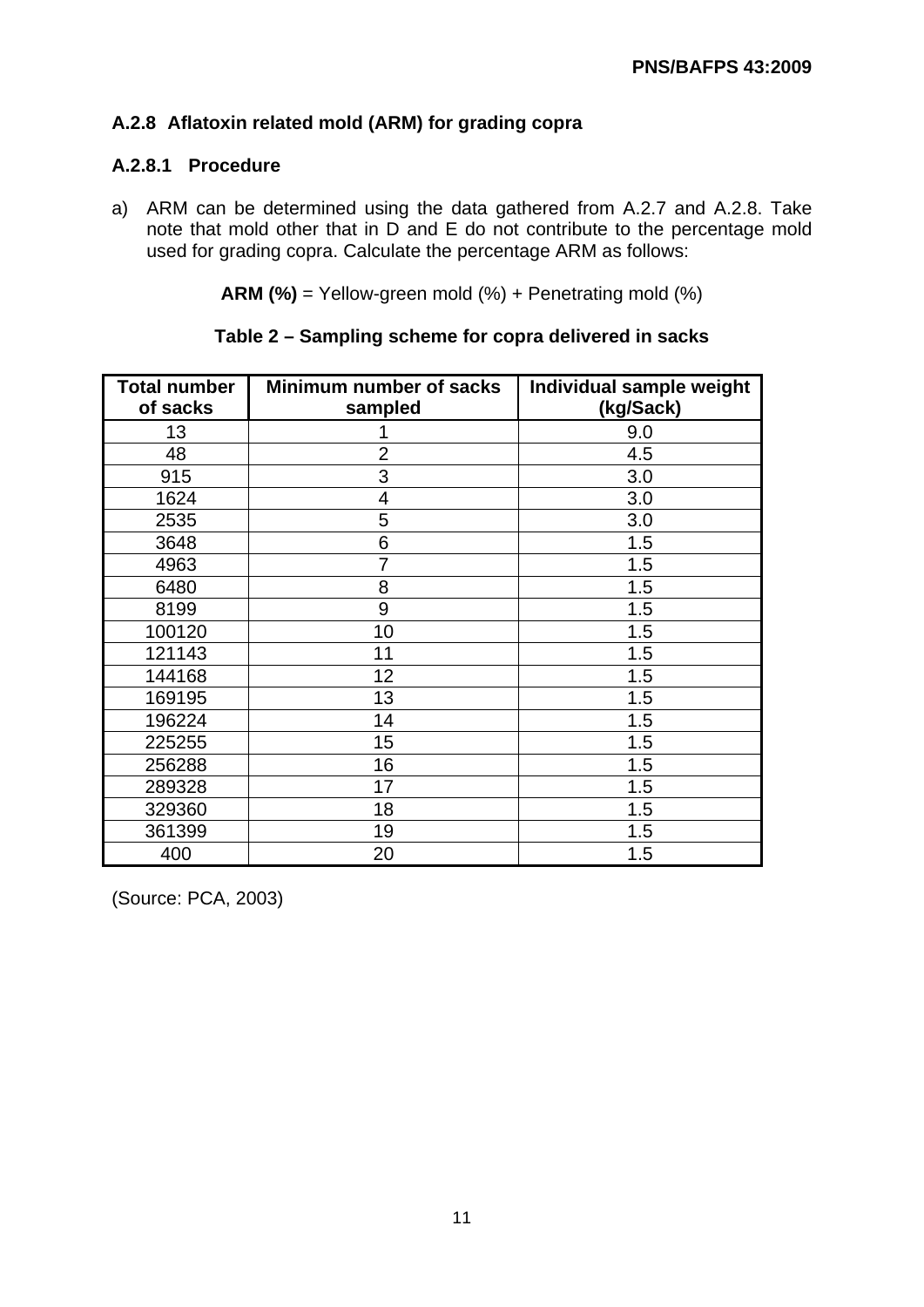The following referenced documents are indispensable for the application of this document. For dated references, only the edition cited applies. For undated references, the latest edition of the referenced document (including any amendments) applies.

Copra Classification Standards in Philippines, India, and Papua New Guinea. Accessed from FoodMarket Exchange.com: http://www.foodmarketexchange.com/datacenter/product/fruit/coconut.... Accessed on January 09, 2008. 2 p.

Magat, S. S. 2006. Good Agricultural Practices in Coconut Production (GAP-COCONUT). Diliman, Quezon City, Metro Manila: Philippine Coconut Authority RDE Branch, Department of Agriculture, 75 p.

Philippine Coconut Authjority (PCA). 1991. Revised Rules and Regulations to Implement New Copra Classification Standards (AO 01 S. 1991). Elliptical Rd. Diliman, Quezon City. 15 p.

PCA. 1991. Grades and Standards for Coconut Products. Photocopied material. Elliptical Rd. Diliman, Quezon City. 3 p.

PCA. 2003. Implementing Rules and Regulations of the Revised Price Adjustment Scale for Moisture Content in Copra (AO 02 S. 2003). Elliptical Rd. Diliman, Quezon City. 15 p.

Punchihewa, P.G. and R. N. Arancon. Undated. PostHarvest Operations in Coconut (Chapter XV Coconut). Accessed from http://www.org/inpho/content/ compend/ text/ch1501.htm. Accessed on January 14, 2008. 8 p.

Punchihewa, P.G. and R. N. Arancon. Undated. PostHarvest Operations in Coconut (Chapter XV Coconut). Accessed from http://www.org/inpho/content/compend/text/ch15.htm#TopOfPage. Accessed on January 14, 2008. 21 p.

Surigao City Government. Ordinance No. 260, Series of 2007: Regulating the Trading of Copra and Setting Standards, Guidelines and Policies. Accessed from http://www.surigaocity.gov.ph/ordinaces/business\_and \_industry/or26007pdf. 7 p.

Thai Industrial Standard (TIS) 2692521 (1978), Standard for Copra. Accessed from FoodMarket Exchange.com. http://www.foodmarketexchange.com/datacenter/product/fruit/coconut... Accessed on January 09, 2008. 5 p.

UCAP, 2007. Coconut Statistics 2006. Vol. VI, No. 39, November 2007. UCAP, Ortigas Center Pasig City Metro Manila. ISBN – 01168630. 122 pp.